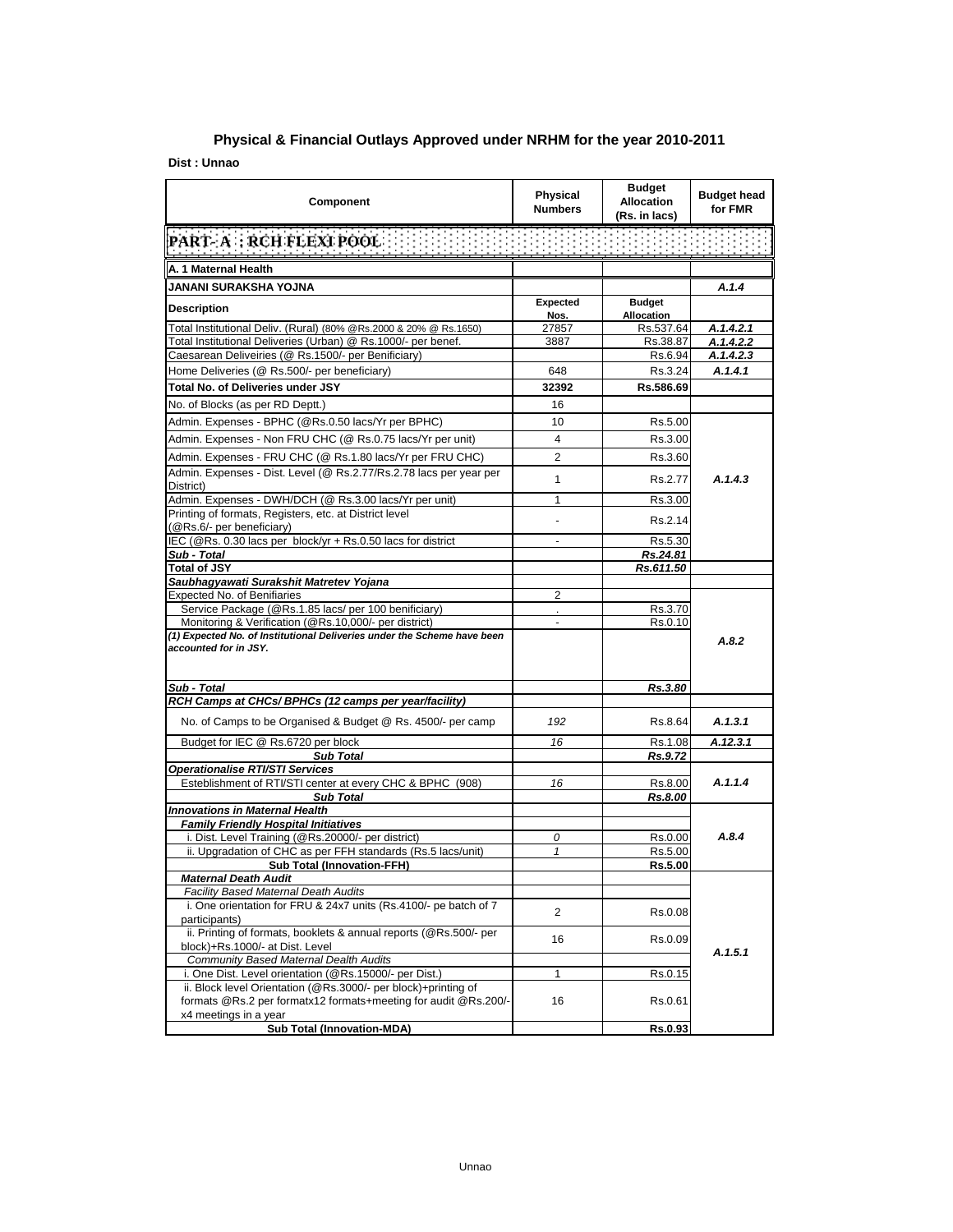| Component                                                                                                                  | <b>Physical</b><br><b>Numbers</b> | <b>Budget</b><br><b>Allocation</b><br>(Rs. in lacs) | <b>Budget head</b><br>for FMR |
|----------------------------------------------------------------------------------------------------------------------------|-----------------------------------|-----------------------------------------------------|-------------------------------|
| <b>Pregnant Women &amp; Child Tracking</b>                                                                                 |                                   |                                                     |                               |
| i. Orientation Workshop                                                                                                    |                                   |                                                     |                               |
| (a) At Dist. Level                                                                                                         | 1                                 | Rs.0.29                                             | A.10.3                        |
| (b) At Block Level @ Rs.6500/- block<br>ii. Printing of formats (730 format/block @Rs.2 per format)                        | 16<br>11680                       | Rs.1.04<br>Rs.0.23                                  |                               |
| Sub Total (Innovation-Preg. Women & child tracking)                                                                        |                                   | Rs.1.56                                             |                               |
| <b>Strengthening of Sub Centers Accridited under JSY</b>                                                                   |                                   |                                                     |                               |
| Dissemination meeting in the District @ Rs 5000/-                                                                          | 1                                 | Rs.0.05                                             |                               |
| Upgradation of Sub Centre in Dist (From State Level)                                                                       | 40                                | Rs.0.00                                             | A.1.1.5                       |
| Sub Total (Innovation-S.C. Accridited under JSY))                                                                          |                                   | <b>Rs.0.05</b>                                      |                               |
| Sub Total (Innovation in Maternal Health)                                                                                  |                                   | Rs.7.55                                             |                               |
| Sub-Total (Maternal Health)                                                                                                |                                   | Rs.640.56                                           |                               |
| <b>A.2 CHILD HEALTH</b>                                                                                                    |                                   |                                                     |                               |
| Comprehensive Child Survival Programme (CCSP)                                                                              |                                   |                                                     |                               |
| CCSP Training - FBNC (in 1st & 2nd phase districts only)                                                                   |                                   |                                                     |                               |
| Training Site - District Women Hospital                                                                                    |                                   |                                                     |                               |
| Expected No. of Participants                                                                                               | 54                                |                                                     | A.11.5.2                      |
| No. of Batches to be Organised and Budget @ Rs.12,000 per Batch                                                            | 9                                 | Rs.1.08                                             |                               |
| No. of Batches to be Supervised and Budget @ Rs.3,200 per Batch                                                            | 2                                 | Rs.0.06                                             |                               |
| Sub - Total                                                                                                                |                                   | Rs.1.144                                            |                               |
| Training at Medical College under CCSP Prog                                                                                |                                   |                                                     |                               |
| Support staff to Medical Collage                                                                                           |                                   | Rs.0.00                                             |                               |
| Physicians training/F-IMNCI                                                                                                |                                   | Rs.0.00                                             | A.11.5.2                      |
| <b>Sub Total</b>                                                                                                           |                                   | <b>Rs.0.00</b>                                      |                               |
| <b>CCSP Training - NSSK (in 3rd phase districts only)</b>                                                                  |                                   |                                                     |                               |
| Training Site - District Women Hospital<br>Expected No. of Participants                                                    |                                   |                                                     |                               |
| No. of Batches to be Organised and Budget @ Rs.38,500 per Batch                                                            | $\Omega$                          | Rs.0.00                                             | A.11.5.5                      |
| No. of Batches to be Supervised and Budget @ Rs.3,500 per Batch                                                            | $\mathbf 0$                       | Rs 0.00                                             |                               |
| Sub - Total<br>CCSP Training of ASHAs, ANMs, LHVs - (1st & 2nd Phase<br>Districts)                                         |                                   | Rs.0.00                                             |                               |
| Expected No. of Participants (approx. 24 per batch)                                                                        | 1300                              |                                                     |                               |
| No. of Batches to be Organised and Budget @ Rs.1,65,000 per Batch                                                          | 52                                | Rs.85.80                                            | A.11.5.1                      |
| No. of Batches of ToT and Budget @ Rs.2,39,000 per Batch                                                                   | 1                                 | Rs.2.39                                             |                               |
| Sub - Total                                                                                                                |                                   | Rs.88.19                                            |                               |
| CCSP Training of ASHAs, ANMs, LHVs - (3rd Phase Districts)                                                                 |                                   |                                                     |                               |
| Expected No. of Participants (approx. 24 per batch)                                                                        | 0                                 |                                                     |                               |
| No. of Batches to be Organised and Budget @ Rs.1,65,000 per Batch                                                          | 0                                 | Rs.0.00                                             | A.11.5.1                      |
| No. of Batches of ToT and Budget @ Rs.2,39,000 per Batch                                                                   | o                                 | <b>RS.0.00</b>                                      |                               |
| Sub - Total                                                                                                                |                                   | Rs.0.000                                            |                               |
| CCSP Training of Supervisors (in 1st & 2nd phase districts<br>only)                                                        |                                   |                                                     |                               |
| No. of Batches (16 participants) to be Organised and Budget @<br>Rs.24,500 per Batch                                       | 9                                 | Rs.2.205                                            | A.11.5.1                      |
| No. of Batches to be Supervised and Budget for Observer Visit @                                                            | 2                                 | Rs.0.06                                             |                               |
| Sub - Total                                                                                                                |                                   | Rs.2.269                                            |                               |
| <b>Site Stregthening</b>                                                                                                   |                                   |                                                     |                               |
| Strengthening of FBNC/NSSK Site (@ Rs.30,000/- per site)<br>Strengthening of CCSP Training Site (@ Rs.2,33,500/- per site) | $\mathbf{1}$<br>$\overline{c}$    | Rs.0.30<br>Rs.4.67                                  | A.11.5.1                      |
| <b>Sub Total</b>                                                                                                           |                                   | <u>Rs.4.97</u>                                      |                               |
| Establishment, Operationalisation & Construction of SNCU                                                                   |                                   |                                                     |                               |
| Establishment and Operating Exp. Of old SNCU in 7 Dist. @Rs.25<br>lacs                                                     | 0                                 | Rs.0.0                                              | A.2.2                         |
| Construction of of new SNCU in 5 Dist. (@Rs.30 lacs)                                                                       | 0                                 | Rs.0.0                                              | A.9.2.2                       |
| Sub - Total                                                                                                                |                                   | Rs.0.0                                              |                               |
| Infant death audit (Aligarh & Banda only)<br>No. of blocks in the district                                                 | 0                                 | Rs.0.0                                              | A.2.8                         |
| Sub - Total                                                                                                                |                                   | Rs.0.00                                             |                               |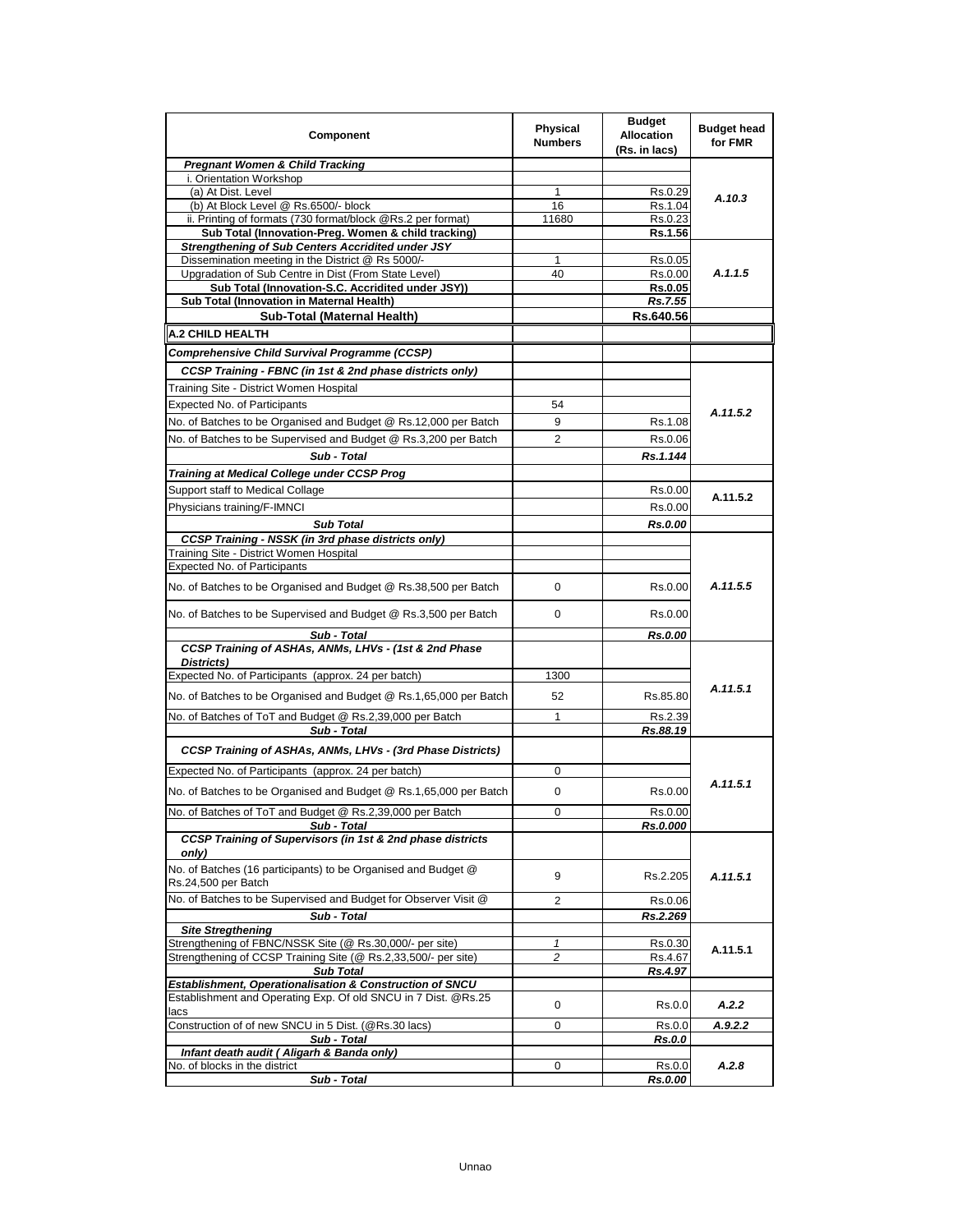| Component                                                                                                                  | <b>Physical</b><br><b>Numbers</b> | <b>Budget</b><br><b>Allocation</b><br>(Rs. in lacs) | <b>Budget head</b><br>for FMR |
|----------------------------------------------------------------------------------------------------------------------------|-----------------------------------|-----------------------------------------------------|-------------------------------|
| Infant & Young Child feeding (IYCF)                                                                                        |                                   |                                                     |                               |
| Mass Awareness Campaign during World Breastfeeding Week                                                                    | 1                                 | Rs.0.50                                             | A.2.5                         |
| Sub - Total                                                                                                                |                                   | <b>Rs.0.50</b>                                      |                               |
| Supportive Supervision through Reputed Institutions (for 1st<br>& 2nd pase districts only)                                 |                                   |                                                     |                               |
| One Supervisor per block @ Rs.5,000/- p.m. for 12 months                                                                   | 0                                 | Rs.0.0                                              |                               |
| Mobility for supervisors @ Rs.3,000/- p.m. for 12 months                                                                   | 0                                 | Rs.0.0                                              |                               |
| Institutional support @ Rs.5,000/- p.m. for 12 months                                                                      | 0                                 | Rs.0.0                                              |                               |
| Sub - Total                                                                                                                |                                   | Rs.0.00                                             |                               |
| Sub-Total (CCSP)                                                                                                           |                                   | Rs.97.07                                            |                               |
| Implementation of Bal Swasthya Poshan Mah (BSPM)                                                                           |                                   |                                                     |                               |
| Joint Meetings of Health & ICDS - 2 Planning Meetings at District<br>Level in a year @ Rs. 5000/- per meeting for 2 Rounds | 1 Dist.                           | Rs.0.10                                             |                               |
| Joint planning meeting of health and ICDS at Block level Rs. 2000 per<br>meeting for 2 rounds                              | 16 Blocks                         | Rs.0.64                                             |                               |
| Joint Orientation of ASHAs & ANMs (@Rs. 25/- per participant) for 2<br>Rounds                                              | 2830 ANM and<br>AWW               | Rs.1.42                                             | A.2.7                         |
| Printing of Guidelines, Reporting & Monitoring Formats (@ Rs.2,000/- per<br>block/round) for 2 rounds                      | 16 Blocks                         | Rs.0.64                                             |                               |
| Dissemination meeting at District level Rs. 5000 per meeting per<br>District for 2 Rounds                                  | 1 Dist.                           | Rs 0.10                                             |                               |
| Sub - Total                                                                                                                |                                   | Rs.2.90                                             |                               |
| <b>School Health Programme</b>                                                                                             |                                   |                                                     |                               |
| Total No. of Blocks in the district                                                                                        | 16                                |                                                     |                               |
| No. of Schools to be covered (60 Schools per block)                                                                        | 960                               |                                                     |                               |
| District Sensitization workshop                                                                                            | 1                                 | Rs. 0.15                                            |                               |
| Contingencies for printing of Health Card, etc. (@Rs.500/- per school)                                                     | 960                               | Rs. 4.80                                            |                               |
| Budget for Mobility (@Rs.300 per visit x 1 visit)                                                                          | 960                               | Rs. 2.88                                            |                               |
| Sub Total (Prog. Implementation)                                                                                           |                                   | Rs. 7.83                                            |                               |
| Traning program for 40 schools per block (where<br>program is already running)                                             | 640                               |                                                     |                               |
| Training of District Trainers- Honorarium to district traininer @ Rs.<br>350 *2days                                        | 3                                 | Rs. 0.02                                            |                               |
| Honorarium to traininees from block@ Rs. 400 *2days per block                                                              | 48                                | Rs. 0.38                                            | A.2.4                         |
| Training of Block Trainers - Honorarium to block resource persons @                                                        | 48                                | Rs. 0.58                                            |                               |
| Rs. 300 *2days*2 batches per block                                                                                         |                                   |                                                     |                               |
| Honararium to Teachers @ Rs. 250*2 teachers per school *2 days                                                             | 1280                              | Rs 6.40                                             |                               |
| <b>Sub Total (Training)</b>                                                                                                |                                   | Rs. 7.38                                            |                               |
| For training program unspent balance is available at the district                                                          |                                   | Rs. 4.70                                            |                               |
| <b>Actual Allocation for training</b>                                                                                      |                                   | Rs. 2.68                                            |                               |
| Weighing scale, Ht./Wt Charts, Measuring tape etc. @ Rs1000 per<br>school x 20 new schools/block                           | 320                               | Rs. 0.00                                            |                               |
| Procurement of IFA tablets (30 mg tablets) for all schools<br>Procurement of deworming tablets for all schools             | 14400000                          | Rs. 0.00<br>Rs. 0.00                                |                               |
| <b>Sub Total (Procurement)</b>                                                                                             | 288000                            | Rs. 0.00                                            |                               |
| <b>Total (School Health)</b>                                                                                               |                                   | Rs. 10.51                                           |                               |
| <b>Total Child Health</b>                                                                                                  |                                   | Rs.110.48                                           |                               |
| A3. Family Planning                                                                                                        |                                   |                                                     |                               |
| <b>Terminal/Limiting Methods</b>                                                                                           |                                   |                                                     | A.3.1                         |
| Dissemination of manuals on sterilization standards & quality<br>assurance of sterilization services                       | 1                                 | Rs. 0.40                                            | A.3.1.1                       |
| NSV Camps in Districts (6 camps/dist. @ Rs.35,000/- per camp)                                                              | 6                                 | Rs. 2.10                                            | A.3.1.3                       |
| Compensation for Female Sterilization                                                                                      | 5584                              | Rs. 55.84                                           | A.3.1.4                       |
| <b>Compensation for Male Sterilization</b>                                                                                 | 49                                | Rs. 0.74                                            | A.3.1.5                       |
| Accrediation of private providers of sterilization services                                                                |                                   |                                                     |                               |
| <b>Female Sterilization</b>                                                                                                |                                   | Rs. 0.25                                            | A.3.1.6                       |
| Male Sterilization (NSV)                                                                                                   |                                   | Rs. 0.05                                            |                               |
| <b>Spacing Methods</b><br>IUD services at health facilities/compensation                                                   | 23859                             | Rs. 4.77                                            | A.3.2<br>A.3.2.2              |
| Accrediation of private providers of IUD services                                                                          |                                   | Rs. 0.03                                            | A.3.2.3                       |
| Family Welfare Counsellor@9000 per month                                                                                   | 3                                 | Rs. 3.24                                            |                               |
| <b>Sub Total</b>                                                                                                           |                                   | Rs. 67.42                                           | A.9.1.5                       |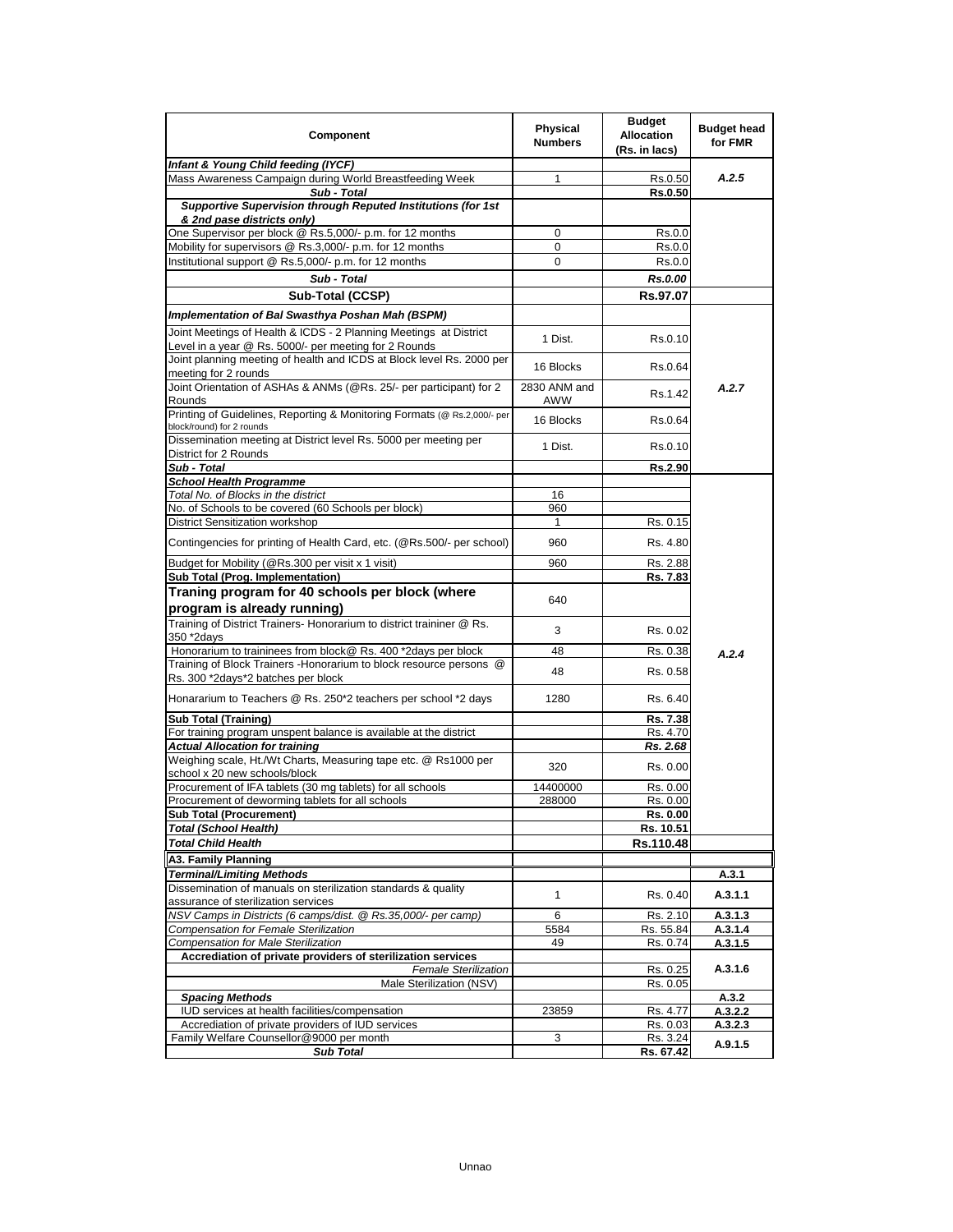| Component                                                                                                                                                                     | <b>Physical</b><br><b>Numbers</b> | <b>Budget</b><br><b>Allocation</b><br>(Rs. in lacs) | <b>Budget head</b><br>for FMR |
|-------------------------------------------------------------------------------------------------------------------------------------------------------------------------------|-----------------------------------|-----------------------------------------------------|-------------------------------|
| <b>PCPNDT and Sex-Ratio</b>                                                                                                                                                   |                                   |                                                     |                               |
| Visit of District Inspection & Monitoring Committee                                                                                                                           | 10                                | Rs. 0.10                                            | A.8.1                         |
| Sensitization Workshop at District level                                                                                                                                      | $\mathbf{1}$                      | Rs. 0.40                                            |                               |
| Organising Competions at Inter/Degree Colleges                                                                                                                                | 3                                 | Rs. 0.10                                            |                               |
| Orientation of members of Dist advisory committee at Division                                                                                                                 |                                   | Rs. 0.00                                            |                               |
| <b>IEC Activities &amp; Conigency</b><br><b>IEC Activities</b>                                                                                                                |                                   | Rs. 0.40                                            |                               |
| Contigency                                                                                                                                                                    |                                   | Rs. 0.04                                            |                               |
|                                                                                                                                                                               |                                   |                                                     | A.12.4                        |
| TA/DA to Dist. level Staff for attending workshop, training, meetings                                                                                                         |                                   | Rs 0.20                                             |                               |
| <b>Sub Total</b>                                                                                                                                                              |                                   | Rs. 1.24                                            |                               |
| <b>Sub-Total (Family Planning)</b>                                                                                                                                            |                                   | Rs.68.657                                           |                               |
| A.4 ARSH                                                                                                                                                                      |                                   |                                                     |                               |
| Saloni Scheme                                                                                                                                                                 |                                   |                                                     |                               |
| No. of Blocks in District                                                                                                                                                     | 16                                |                                                     | A.4.1                         |
| No. of Schools to be covered (10 Schools per block)                                                                                                                           | 160                               |                                                     |                               |
| No. of Benificiaries (150 per school)                                                                                                                                         | 24000                             |                                                     |                               |
| Sensitization Workshop at District level                                                                                                                                      | 1                                 | Rs. 0.15                                            |                               |
| Budget for Visit of Medical Team (@Rs.300/- per visit x 2 visits per<br>school)                                                                                               | 320                               | Rs. 0.96                                            | A.4.2                         |
| Budget for Preparing Saloni Sabha (Rs.300/- p.m. per school x 10<br>months)                                                                                                   | 1600                              | Rs 4.80                                             |                               |
| Procurement of IFA tablets (100 mg tablets) for all schools                                                                                                                   | 1152000                           | Rs.0.00                                             |                               |
| Procurement of deworming tablets for all schools 2 tab/Benf.                                                                                                                  | 48000                             | Rs.0.00                                             | A.13.2.5                      |
| <b>Sub-Total (Adolescent Health)</b>                                                                                                                                          |                                   | Rs.5.91                                             |                               |
| A.5 Urban RCH                                                                                                                                                                 |                                   |                                                     |                               |
| Urban RCH plan /activities                                                                                                                                                    |                                   |                                                     |                               |
| <b>Building</b>                                                                                                                                                               | 3                                 | 2.52                                                |                               |
| Manpower(1Doctor @ 24000/month,1Staff Nurse@ 15000/month,2<br>ANMs@9000/month,2 Security guards @ 4000/month,1 Ayah                                                           | 3                                 | 25.56                                               |                               |
| 4000/month,& 1 Sweeper 2000/month                                                                                                                                             |                                   |                                                     |                               |
| Other Expenses                                                                                                                                                                | 3                                 | 1.22                                                | A.5.1                         |
| IEC                                                                                                                                                                           | 3                                 | 2.3                                                 |                               |
| <b>Subtotal</b>                                                                                                                                                               |                                   | 31.6                                                |                               |
| The cost of Drugs(Rs 10,000/month/Health post) and consumables(Rs 3,000/month/Health Post) for Urban RCH<br>amounting to Rs 4.68 Lacs would be met from the Mission Flexipool |                                   |                                                     |                               |
| <b>A9. INFRASTRUCTURE &amp; HR</b>                                                                                                                                            |                                   |                                                     |                               |
| <b>Contractual Staff &amp; Services</b>                                                                                                                                       |                                   |                                                     |                               |
| <b>Position</b>                                                                                                                                                               | No.                               | <b>Budget</b>                                       |                               |
| Contractual ANM (@Rs.9000/- pm)                                                                                                                                               | 40                                | Rs. 43.20                                           | A.9.1.1                       |
| Staff Nurse in the district (@Rs.15000/- pm)                                                                                                                                  | 18                                | Rs. 32.40                                           | A.9.1.3                       |
| MBBS (Male/Female) @ Rs.30000/- pm                                                                                                                                            | 9                                 | Rs. 32.40                                           |                               |
| Specialist at On Call basis for CHC (@ Rs.1000/- per visit) No. of<br>calls for 6 moths                                                                                       | 100                               | Rs. 1.00                                            |                               |
| Specialist at On Call basis for Dist. Hospital (Male)/DCH(@ Rs.1000/-                                                                                                         |                                   |                                                     |                               |
| per visit)                                                                                                                                                                    | 200                               | Rs. 2.00                                            | A.9.1.4                       |
| Specialist at Dist. Hospital (Male)/DCH(@ Rs.40000/- pm for<br>MS/MD/MDS & @Rs.35000/- for Diploma holders)                                                                   | 2                                 | Rs. 8.40                                            |                               |
| Specialist at DWH/DCH (@ Rs.40000/- pm for MS/MD/MDS &<br>@Rs.35000/- for Diploma holders)/MBBS(LMO if already on contract)                                                   | 2                                 | Rs. 8.40                                            |                               |
| Paramedical staff/LT for CHC (@ Rs.9000/- pm)                                                                                                                                 | 6                                 | Rs. 6.48                                            |                               |
| Paramedical staff for DH/DWH/DCH (@ Rs.9000/- pm)                                                                                                                             | 2                                 | Rs. 2.16                                            | A.9.1.5                       |
| Data Assistant (@ Rs.8000/- pm)                                                                                                                                               | 2                                 | Rs. 1.92                                            |                               |
| <b>Sub-Total (Human Resources)</b>                                                                                                                                            |                                   | Rs.138.36                                           |                               |
| A.10. INSTITUTIONAL STRENGTHENING                                                                                                                                             |                                   |                                                     |                               |
| Logistics Management/Improvement                                                                                                                                              |                                   |                                                     |                               |
| <b>Stregthening of Logistic Management</b>                                                                                                                                    |                                   |                                                     |                               |
| Divisional logistic management                                                                                                                                                | 0                                 | Rs. 0.00                                            |                               |
| <b>Transportation of Logistic</b>                                                                                                                                             |                                   |                                                     |                               |
| Divisional level @ Rs 50000/-                                                                                                                                                 | 0                                 | Rs. 0.00                                            | A.10.2                        |
| District level @ Rs 30000/-                                                                                                                                                   | 1                                 | Rs. 0.30                                            |                               |
| Block level @ Rs 12000/-                                                                                                                                                      | 16                                | Rs. 1.92                                            |                               |
| <b>Sub-Total (Logistics Strengthening)</b>                                                                                                                                    |                                   | <b>Rs.2.22</b>                                      |                               |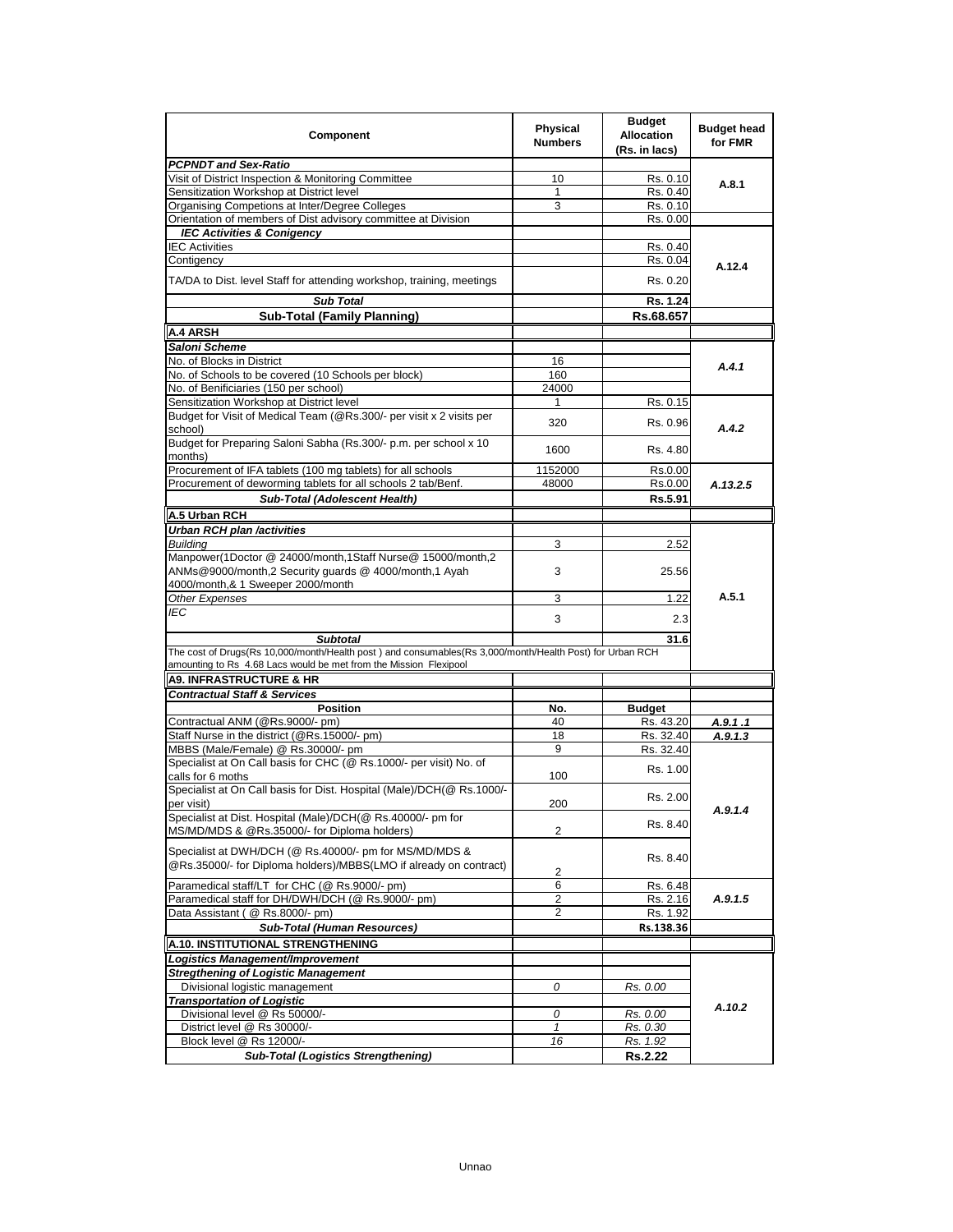| Component                                             | <b>Physical</b><br><b>Numbers</b> | <b>Budget</b><br><b>Allocation</b><br>(Rs. in lacs) | <b>Budget head</b><br>for FMR |
|-------------------------------------------------------|-----------------------------------|-----------------------------------------------------|-------------------------------|
| <b>Rent for Sub-Centres</b>                           |                                   |                                                     |                               |
| No. of SCs in Rented Bldgs & Budget @ Rs. 250/- p.m.  | 236                               | Rs.7.08                                             | A.10.4                        |
| <b>Sub-Total (Sub Center Rent)</b>                    |                                   | <b>Rs.7.08</b>                                      |                               |
| <b>A.11 TRAINING</b>                                  |                                   |                                                     |                               |
| <b>Training- Skill Birth Attendant</b>                |                                   |                                                     |                               |
| <b>Training at DWH/Combined Hosp</b>                  |                                   |                                                     |                               |
| Target at DWH                                         | 36                                |                                                     |                               |
| No. of Particpants per batch                          | 4                                 |                                                     |                               |
| No. of Batches                                        | 9                                 | Rs.9.94                                             |                               |
| New Site Stregthening at DWH                          |                                   | Rs.0.00                                             |                               |
| Existing site stregthening                            |                                   | Rs.0.40                                             |                               |
| Sub-Total (DWH-SBA)                                   |                                   | Rs.10.34                                            |                               |
| Training at FRU/24X7                                  |                                   |                                                     | A.11.3.1                      |
| Name of the selected Training Site FRU/24X7           | Nawabganj                         |                                                     |                               |
| Target at FRU/24X7                                    | 28                                |                                                     |                               |
| No. of Particpants per batch                          | 4                                 |                                                     |                               |
| No. of Batches                                        | $\overline{7}$                    | Rs.7.73                                             |                               |
| New Site Stregthening at FRU                          | $\blacksquare$                    | Rs.0.00                                             |                               |
| Existing site stregthening                            |                                   | Rs.0.40                                             |                               |
| Sub-Total (FRU-SBA)                                   |                                   | Rs.8.13                                             |                               |
| <b>Sub-Total(SBA Training)</b>                        |                                   | Rs.18.47                                            |                               |
| <b>A.14 PROGRAM MANAGEMENT</b>                        |                                   |                                                     |                               |
| Personal & Other Expense of Dist. PMU (Rs.94500/- pm) | 1                                 | Rs.11.34                                            | A.14.2                        |
| Operational Cost (Rs. 60000/- pm)                     | 1                                 | Rs.7.20                                             | A.14.4                        |
| <b>Sub-Total (Program Management)</b>                 |                                   | Rs.18.54                                            |                               |
| <b>Total for RCH Flexipool (Part A)</b>               |                                   | Rs.1,041.88                                         |                               |

| Part B - Mission Flexipools - The Contract of the Contract of Contract of<br>Component | <b>Physical</b><br><b>Numbers</b> | <b>Budget</b><br><b>Allocation</b><br>(Rs. in lacs) | <b>Budget head</b><br>for FMR |
|----------------------------------------------------------------------------------------|-----------------------------------|-----------------------------------------------------|-------------------------------|
| <b>ASHA Scheme:-</b>                                                                   |                                   |                                                     | B.1                           |
| Periodic Training for ASHAs                                                            |                                   |                                                     | B.1.1                         |
| <b>ASHA Support System</b>                                                             |                                   |                                                     |                               |
| Replenishment of ASHA Kits & Budget (@ Rs. 500/- per kit*2 for 95%<br>ASHA)            | 2492                              | Rs.0.00                                             | B.1.2                         |
| Incentive to ASHAs (Average Rs.500/- p.m. for 85% ASHAs)                               | 2230                              | Rs.133.80                                           | B.1.3                         |
| Award to ASHA (Rs.5000/- for 1 ASHA in each block)                                     | 16                                | Rs.0.80                                             |                               |
| Annual ASHA Sammelan (Rs.250/- per ASHA for 60% ASHAs)                                 | 1574                              | Rs.3.94                                             | B.1.1                         |
| Mobility to ASHAs (Rs.30/- per ASHA for 95% ASHAs)                                     | 2492                              | Rs.8.97                                             |                               |
| Block level ASHA Payment Register (Rs.100/-per Register)                               | 16                                | Rs.0.02                                             | B.18.3.2                      |
| Printing of Voucher Booklet for ASHA (Rs.25/-per Booklet)                              | 2623                              | Rs.0.66                                             |                               |
| Budget ASHA Mentoring Group (Rs.10,000/- per District)                                 | Quarterly<br>Meeting              | Rs.0.10                                             | B.1.1                         |
| Sub-Total (ASHA Scheme):-                                                              |                                   | Rs.148.28                                           |                               |
| <b>Untied Grant to Facilities</b>                                                      |                                   |                                                     | B.2                           |
| No. of CHCs & Budget @ Rs.0.50 lacs per facility                                       | 6                                 | Rs.3.00                                             | B.2.1                         |
| No. of BPHCs & Budget @ Rs.0.50 lacs per facility                                      | 10                                | Rs.5.00                                             | B.2.2                         |
| No. of APHCs & Budget @ Rs.0.25 lacs per facility                                      | 40                                | Rs.10.00                                            | B.2.2                         |
| No. of Sub Centres & Budget @ Rs.0.10 lacs per facility                                | 356                               | Rs.35.60                                            | B.2.3                         |
| No.of VHSCs                                                                            | 954                               | Rs.0.00                                             | B.2.4                         |
| No.of Revenue Villages & Budget @Rs.0.10 lacs per R.Village                            | 1794                              | Rs.179.40                                           |                               |
| <b>Sub-Total (Untied Grants)</b>                                                       |                                   | Rs.233.00                                           |                               |
| <b>Annual Maintenance Grant to Facilities</b>                                          |                                   |                                                     | B.4                           |
| No. of CHCs & Budget @ Rs.1.0 lacs per facility                                        | 6                                 | Rs.6.00                                             | B.4.1                         |
| No. of BPHCs & Budget @ Rs.1.0 lacs per facility                                       | 10                                | Rs.10.00                                            | B.4.2                         |
| No. of APHCs & Budget @ Rs.0.50 lacs per facility                                      | 30                                | Rs.15.00                                            |                               |
| No. of Sub Centres & Budget @ Rs.0.10 lacs per facility                                | 120                               | Rs.12.00                                            | B.4.3                         |
| Sub-Total (Annual Maintenance Grants)                                                  |                                   | Rs.43.00                                            |                               |
| <b>Funds to Rogi Kalyan Samitis</b>                                                    |                                   |                                                     | B.6                           |
| No. of District Hospitals & Funds @ Rs.5.0 lacs per facility                           | $\overline{2}$                    | Rs.10.00                                            | B.6.1                         |
| No. of CHCs & Funds @ Rs.1.0 lacs per facility                                         | 6                                 | Rs.6.00                                             | B.6.2                         |
| No. of BPHCs & Funds @ Rs.1.0 lacs per facility                                        | 10                                | Rs.10.00                                            | B.6.3                         |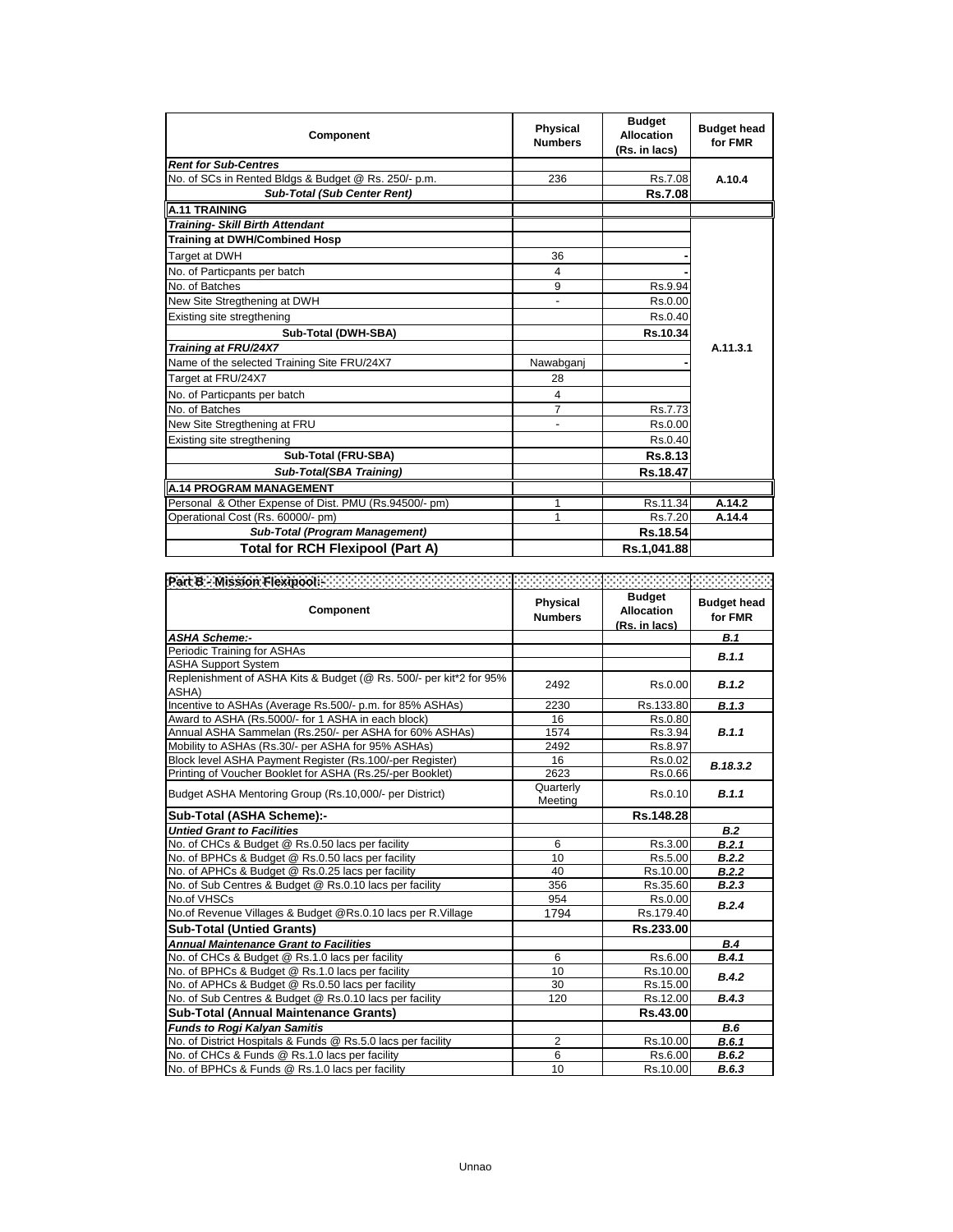| Component                                                                                                               | <b>Physical</b><br><b>Numbers</b> | <b>Budget</b><br><b>Allocation</b><br>(Rs. in lacs) | <b>Budget head</b><br>for FMR |
|-------------------------------------------------------------------------------------------------------------------------|-----------------------------------|-----------------------------------------------------|-------------------------------|
| No. of APHCs & Funds @ Rs.1.00 lacs per facility                                                                        | 40                                | Rs.40.00                                            | B.6.4                         |
| <b>Sub-Total (Funds for RKS)</b>                                                                                        |                                   | Rs.66.00                                            |                               |
| <b>Operationalisation of District Drug Warehouses</b>                                                                   |                                   |                                                     |                               |
| Contractual Staff (@Rs.2.94 lacs/yr)                                                                                    | 0                                 | Rs.0.00                                             | <b>B.21</b>                   |
| Contingency Expenses (@Rs.2.0 lacs/yr)                                                                                  | 0                                 | Rs.0.00                                             |                               |
| Sub-Total (Ope. of District Drug Warehouses)                                                                            |                                   | <b>Rs.0.00</b>                                      |                               |
| <b>Mobility Support to DWH &amp; District Combined Hospital</b>                                                         |                                   |                                                     | <b>B.27.8</b>                 |
| Mobility Support to DWH/DCH @Rs.18000/- Per month.                                                                      | 1                                 | Rs.2.16                                             |                               |
| Sub-Total (Funds for Mobility Support to DWH & DCH)                                                                     |                                   | <b>Rs.2.16</b>                                      |                               |
| Mobility Support for Monitoring & Supervision.<br>Mobility Support to District Community Mobilizer (@Rs.800/-per day X) |                                   |                                                     |                               |
| 8 days/month)                                                                                                           | 1                                 | Rs.0.77                                             |                               |
| Mobility Support to District Account Manager (@Rs.800/-per day X 6<br>days/month)                                       | 1                                 | Rs.0.58                                             | B.18.3.2                      |
| Mobility Support to District Programme Manager (@Rs.800/-per day X<br>8 days/month)                                     |                                   | Rs.0.00                                             |                               |
| Sub-Total(Mobility Support for Monit. & Supervision)                                                                    |                                   | <b>Rs.1.34</b>                                      |                               |
| <b>Supervision of ANM/ASHAs</b>                                                                                         |                                   |                                                     |                               |
| Vehicle for Mobility @Rs.18000/-month/block                                                                             | 16                                | Rs.34.56                                            | B.18.3.2                      |
| Sub-Total (Supervision of ANM/ASHAs)                                                                                    |                                   | Rs.34.56                                            |                               |
| <b>Vehicle Support for Specialist</b>                                                                                   |                                   |                                                     |                               |
| One Vehicle for 5 block level facility (@Rs.18000/-month)                                                               | 3                                 | Rs.6.48                                             | <b>B.27.8</b>                 |
| Sub-Total (Vehicle Support for Specialist)                                                                              |                                   | <b>Rs.6.48</b>                                      |                               |
| <b>Diesel for Generator for District Hospitals</b>                                                                      |                                   |                                                     |                               |
| Diesel Support for generator (@Rs.1 lac per month)                                                                      | 2                                 | Rs.24.00                                            | <b>B.28</b>                   |
| Sub-Total (Diesel Support for District Hospital)                                                                        |                                   | Rs.24.00                                            |                               |
| Diesel Support for Generator in Fully Functional CHC.                                                                   |                                   |                                                     |                               |
| Diesel Support for Fully functional CHC (@Rs.35000/-per month)                                                          | 6                                 | Rs.25.20                                            |                               |
| Diesel Support for CHC functional in BPHC building (@Rs.13500/-per                                                      |                                   |                                                     | <b>B.28</b>                   |
| month)                                                                                                                  | 10                                | Rs.16.20                                            |                               |
| Sub-Total (Diesel Support for fully functional CHCs)                                                                    |                                   | Rs.41.40                                            |                               |
| Saas Bahu Sammelans (1 each at District)                                                                                |                                   |                                                     |                               |
| No. of Sammellans & Budget (@Rs. 1.50 lac. Per District)                                                                | $\mathbf{1}$                      | Rs.1.50                                             | B.7.1                         |
| Sub-Total (Saas Bahu Sammelan)                                                                                          |                                   | Rs.1.50                                             |                               |
| Tehsil level Pradhan Sammelan                                                                                           |                                   |                                                     | B.8.2                         |
| No. of Sammelans & Budget (@Rs.40,000 per Sammelan)                                                                     | 5                                 | Rs.2.00                                             |                               |
| Sub-Total (Tehsil level Pradhan Sammelan)                                                                               |                                   | Rs.2.00                                             |                               |
| <b>Organization of Swasthya Mela</b>                                                                                    |                                   |                                                     |                               |
| Organization of S.Mela @Rs.20000/- Mela/Month at each block.                                                            | 16                                | Rs.38.40                                            | <b>B.10.1</b>                 |
| Sub-Total (Swasthya Mela)                                                                                               |                                   | Rs.38.40                                            |                               |
| <b>Concurrent Audit</b>                                                                                                 |                                   |                                                     | <b>B.27.5</b>                 |
| Budget @ Rs. 4000/- per month for 12 months                                                                             | 1                                 | Rs.0.48                                             |                               |
| Sub-Total (Concurrent Audit)                                                                                            |                                   | Rs.0.48                                             |                               |
| <b>Health Management Information System (HMIS):-</b>                                                                    |                                   |                                                     |                               |
| Hiring of Vehicle for District HMIS Nodal Officer (@Rs.800/- Visit)                                                     | 5                                 | Rs.0.48                                             |                               |
| Mobility Support for Block HMIS Nodal Officer (@Rs.600/-month)                                                          | 16                                | Rs.1.15                                             | B.21                          |
| Internet Connectivity @Rs.400/- per month/computer                                                                      | 18                                | Rs.0.86                                             |                               |
| Consumables & Stationary for Computer, printer (Rs.400/-per<br>month/facility)                                          | 18                                | Rs.0.86                                             |                               |
| Sub-Total (HMIS)                                                                                                        |                                   | <b>Rs.3.36</b>                                      |                               |
| <b>Programme Management:-</b>                                                                                           |                                   |                                                     |                               |
| <b>Expenses at Additional Director level:-</b>                                                                          |                                   |                                                     |                               |
| Mobility @Rs.2500/-per District per Month.                                                                              | 0                                 | Rs.0.00                                             | <b>B.27.6</b>                 |
| Contingency Expenses @Rs.5000/- month.                                                                                  | 0                                 | Rs.0.00                                             |                               |
| Sub-Total (Exp.at Addl.Director level)-                                                                                 |                                   | Rs.0.00                                             |                               |
| Operational Cost for Block Project Management Unit                                                                      |                                   |                                                     |                               |
| Honoraria to Block Data Assistant @Rs.8000/-Per Month                                                                   | 16                                | Rs.15.36                                            | B.27.1                        |
| Communication support to Block Program Manager @Rs.500/-P.M.                                                            | 16                                | Rs.0.96                                             |                               |
| Sub-Total (Operational Cost for BPMU)                                                                                   |                                   | Rs.16.32                                            |                               |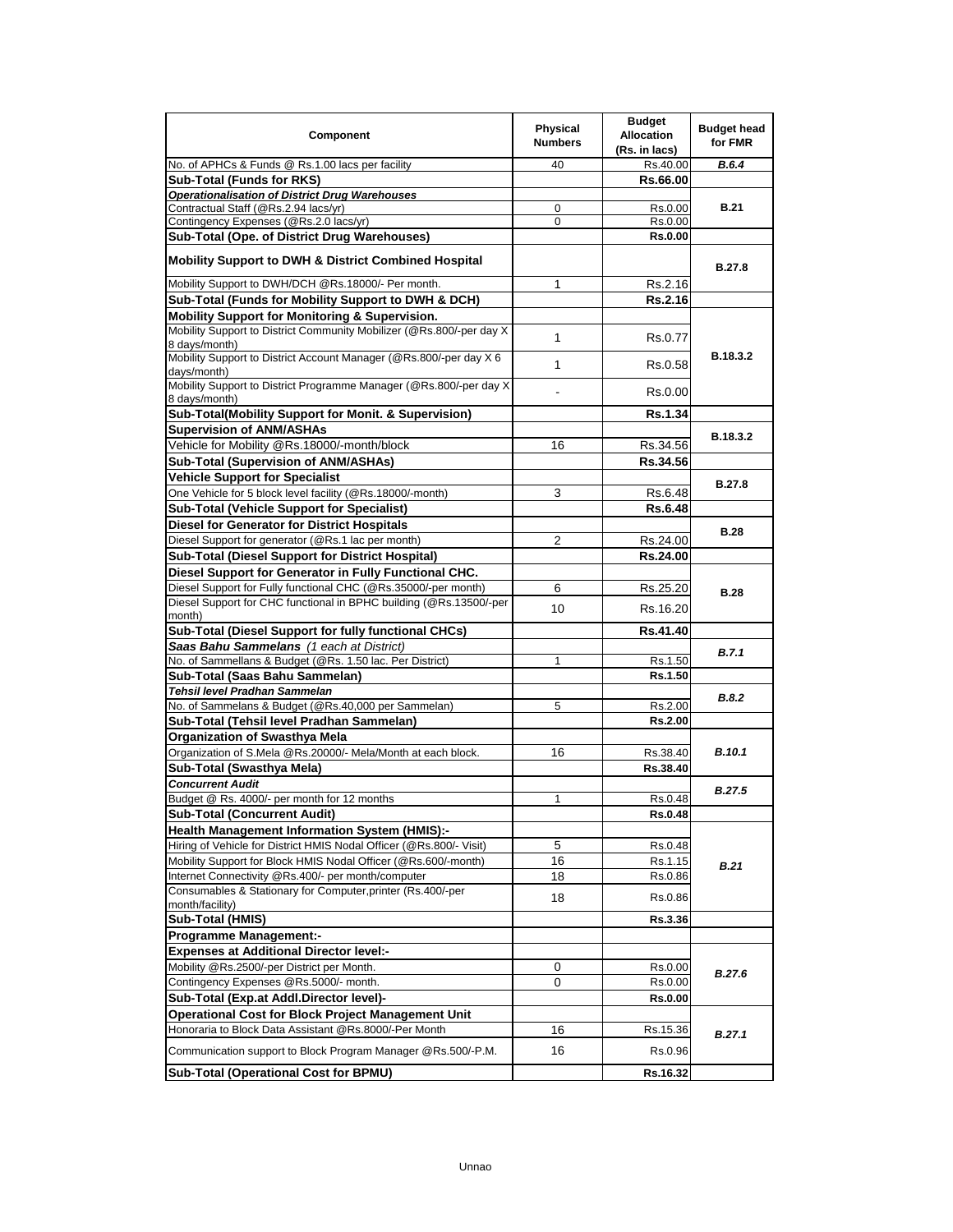| <b>Component</b>                                                                            | <b>Physical</b><br><b>Numbers</b> | <b>Budget</b><br><b>Allocation</b><br>(Rs. in lacs) | <b>Budget head</b><br>for FMR |
|---------------------------------------------------------------------------------------------|-----------------------------------|-----------------------------------------------------|-------------------------------|
| <b>Provision of Contractual Staff (AYUSH)</b>                                               |                                   |                                                     |                               |
| <b>Position</b>                                                                             | No.                               | <b>Budget</b>                                       |                               |
| ISM Lady Doctors (@ Rs.24,000/- per month)                                                  | 16                                | Rs.70.32                                            | B.14.4                        |
| AYUSH Doctors (@ Rs.24,000/- per month)                                                     | 11                                |                                                     |                               |
| AYUSH Pharmacists (@ Rs.9,000/- per month)                                                  | 15                                | Rs.16.20                                            | B.14.1                        |
| Sub-Total (Contractual Staff - AYUSH)                                                       |                                   | Rs.86.52                                            |                               |
| Integrated Skill Refresher Training for ANM & LHV.                                          |                                   |                                                     |                               |
| Total Work load for the year                                                                | 128                               |                                                     | B.16.3.1                      |
| Total no. of Proposed Batches & Budget @Rs.165950/- per batch.                              | 8                                 | Rs. 13.28                                           |                               |
| Sub-Total (Integrated skill training for ANM/LHV)                                           |                                   | Rs.13.28                                            |                               |
| Infrastructure & Manpower for UIP                                                           |                                   |                                                     |                               |
| Mobile Workshop at Regional Depot @Rs.4 Lac.                                                | 0                                 | Rs.0.00                                             |                               |
| Renovation & Electrification of WIC/WIF                                                     | $\Omega$                          | Rs.0.00                                             |                               |
| Expansion of Cold Chain Store at Regional/Divisional Depo                                   | 0                                 | Rs.0.00                                             | B.26.5                        |
| Expansion of Cold Chain Workshop @Rs.50000/-year/District.                                  | 1                                 | Rs.0.50                                             |                               |
| Mobility Support to Block (1 Vehicle @Rs.800/-per block for 6 days in                       |                                   |                                                     |                               |
| a month for 12 months)                                                                      | 16                                | Rs.9.22                                             |                               |
| IVRS System for Tracking of Beneficiaries.                                                  | $\Omega$                          | Rs.0.00                                             | B.18.3.2                      |
| Sub - Total (Infrasturcture & Manpower for UIP)                                             |                                   | Rs.9.72                                             |                               |
|                                                                                             |                                   |                                                     |                               |
| Total for Mission Flexipool (Part B) $\cdots$ and $\cdots$ is a set of $\cdots$ in $\cdots$ |                                   | Rs.771.79                                           |                               |

| S.no | Component                                                                                                                                                                                                                                                                           | <b>Physical</b><br><b>Numbers</b> | <b>Budget</b><br><b>Allocation</b><br>(Rs. in lacs) |  |
|------|-------------------------------------------------------------------------------------------------------------------------------------------------------------------------------------------------------------------------------------------------------------------------------------|-----------------------------------|-----------------------------------------------------|--|
|      | Routine Immunization (Part C)                                                                                                                                                                                                                                                       |                                   | a a sa salawa                                       |  |
|      | Total Number of Immunization Sessions to be organized in the District                                                                                                                                                                                                               | 31596<br>Sessions/Year            |                                                     |  |
|      | Mobility support for supervision: Supervisory visits by district level<br>officers for monitoring and supervision of RI @ Rs 50000 /District for<br>district level officers (this includes POL and maintenance) per year                                                            | 1                                 | Rs.0.50                                             |  |
|      | Alternate Vaccine delivery @ Rs 50/- sessionx 3 months(April-June)<br>+2 Vehicles /Blocks for 8 days /month for 9 months (July-March 10)                                                                                                                                            | 31596<br>Sessions/Year            | Rs.15.79                                            |  |
|      | Focus on Urban slum & underserved areasHiring an ANM @<br>Rs.300/session for four sessions/month/slum of 10000 population and<br>Rs.200/- per month as contingency per slum of i.e. total expense of<br>Rs. 1400/- per month per slum of 10000 population                           | 0 Sessions/Year                   | Rs.0.00                                             |  |
|      | Mobilization of children by ASHA /RI Mobilizer @ Rs 150/- per session                                                                                                                                                                                                               | 31596<br>Sessions/Year            | Rs.47.39                                            |  |
|      | Support for Computer Assistant for RI reporting (with annual<br>increment of 10% wef from 2010-11Districts @ Rs 8000- 10,000 p.m                                                                                                                                                    | 1                                 | Rs 1.06                                             |  |
|      | Printing and dissemination of tally sheets, monitoring forms, etc. @<br>Rs 1 /beneficiary                                                                                                                                                                                           | 107282<br><b>Benefiaceries</b>    | Rs.1.07                                             |  |
|      | Quarterly Review & feedback meeting exclusive for RI at district level<br>with one Block MOIC, ICDS CDPO and other stakeholders<br>stakeholders @ Rs 100/- per participant for meeting expenses (lunch,<br>organizational expenses)                                                 | 48                                | Rs.0.19                                             |  |
|      | Quarterly Review Meetings at Block level Quarterly Review &<br>feedback meeting for exclusive for RI at Block level @Rs 50/-ppas<br>honorarium for ASHA (travel) and Rs 25 /-person at the disposal of<br>MOIC for meeting expenses (refreshments, stationary and Misc<br>expences) | 3077                              | Rs.4.16                                             |  |
|      | District level orientation training for 2 days of ANM, Multipurpose<br>Health worker @ Rs67300/batch with 20 participants in each batch                                                                                                                                             | 7 Batch                           | Rs.4.71                                             |  |
|      | One day cold chain handelers training for block level cold chain<br>handlers @ Rs. 26,000 per batch and Rs 3000 for Observer<br>nominated by State                                                                                                                                  | 1Batch                            | Rs.0.29                                             |  |
|      | One day Training of block level data handlers by DIO and District<br>Cold chain Officer to train about the reporting formats of Immunization<br>and NRHM Rs 300/Participant/Block                                                                                                   | 16                                | Rs.0.05                                             |  |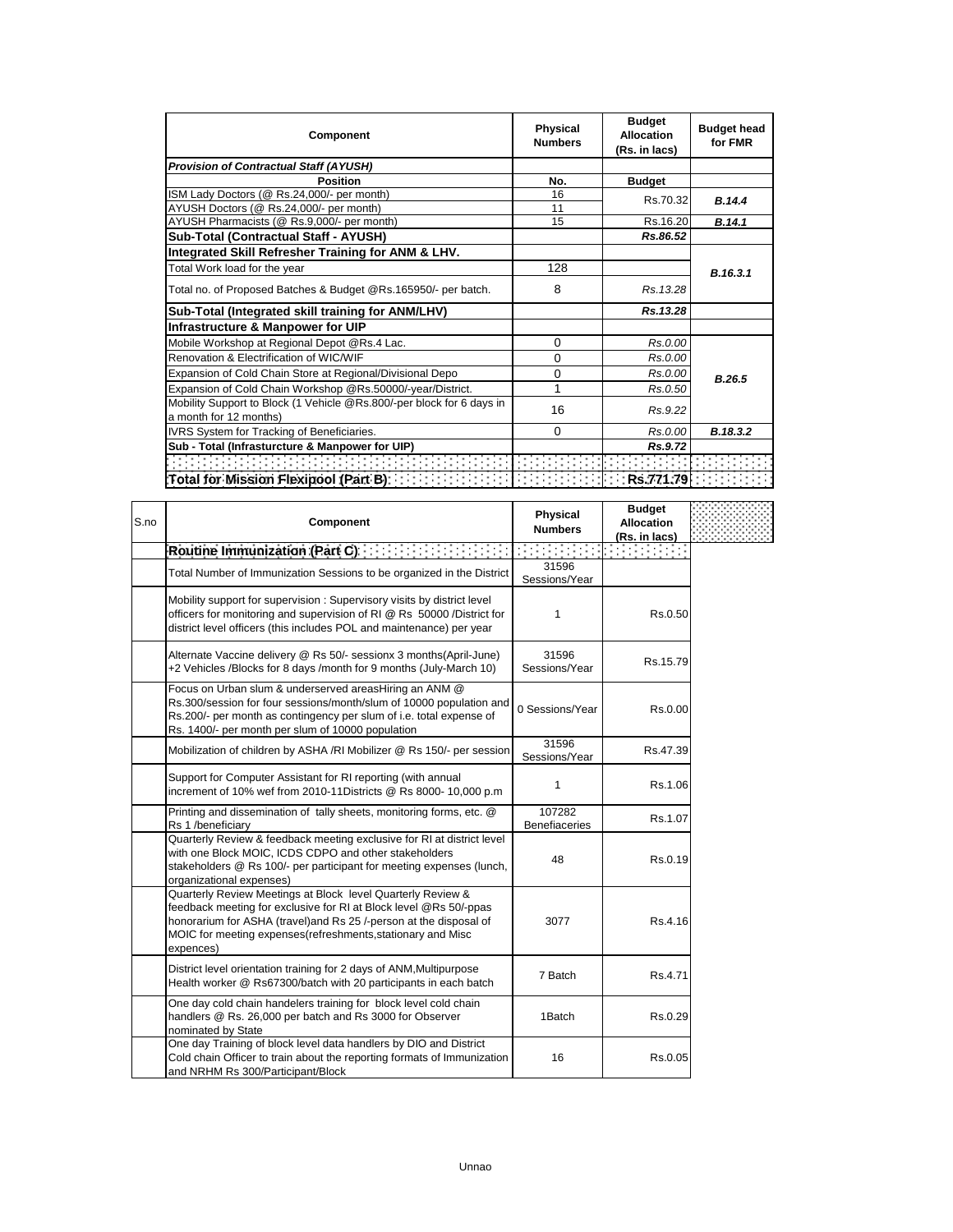| <b>Component</b>                                                                                                                                                    | Physical<br><b>Numbers</b>     | <b>Budget</b><br><b>Allocation</b><br>(Rs. in lacs) | <b>Budget head</b><br>for FMR |
|---------------------------------------------------------------------------------------------------------------------------------------------------------------------|--------------------------------|-----------------------------------------------------|-------------------------------|
| Microplanning at SC levelRs 100/- per subcentre (meeting at block<br>level. logistic)                                                                               | 356                            | Rs.0.36                                             |                               |
| Microplanning at Block & District levelFor consolidation of microplan<br>at PHC/CHC level @ Rs 1000/- block & at district level @ Rs 2000/-<br>per district         | 1District & 16<br><b>Block</b> | Rs.0.18                                             |                               |
| Consumables for computer including provision for internet access for<br>RIMSRs 400/- Month / Districts                                                              | 1                              | Rs.0.05                                             |                               |
| Red/Black Plastic bags etc, 2 bags per session @ Rs. 2/Bag                                                                                                          | 31596<br>Sessions/Year         | Rs.1.47                                             |                               |
| Purchase of Bleach/Hypochlorite solution Rs. 500/vaccine storage<br>point/year X 1000 vaccine storage points                                                        | 16 Vaccine<br>storage points   | Rs.0.08                                             |                               |
| Purchase of Twin bucket Rs 400 per PHC/CHC per year                                                                                                                 | 16 Vaccine<br>storage points   | Rs.0.07                                             |                               |
| Funds for purchase of small polythene zipper bags to keep vaccines<br>in the vaccine carriers Rs. 0.5/polythene bag X total number of<br>sessions/year +10% wastage | 31596<br>Sessions/Year         | Rs.0.18                                             |                               |
| Funds for preparing disposal pit for disposal of sharp immunization<br>waste. Rs. 3500/pit X 500 vaccine storage points                                             | 8                              | Rs.0.32                                             |                               |
| <b>RI</b> subtotal                                                                                                                                                  |                                | Rs.77.92                                            |                               |
| <b>Cold Chain maintenance</b>                                                                                                                                       |                                |                                                     |                               |
| Cold chain maintenance@Rs 500/Block & Rs 10,000/District/Year                                                                                                       | 1District & 16<br><b>Block</b> | Rs.0.25                                             |                               |
| POL for vaccine delivery from State to District and from district to<br>PHC/CHCs@ Rs. 100000/- district/Year)                                                       | 1District                      | Rs.1.00                                             |                               |
| <b>Subtotal Cold Chain</b>                                                                                                                                          |                                | <b>Rs.1.25</b>                                      |                               |
| Sub Total (Part C)                                                                                                                                                  |                                | Rs.79.17                                            |                               |

|              | Part D - National Program                         |                            |                                                     |                               |
|--------------|---------------------------------------------------|----------------------------|-----------------------------------------------------|-------------------------------|
| 1. NPCB      |                                                   |                            |                                                     |                               |
| SI.          | Component                                         | Physical<br><b>Numbers</b> | <b>Budget</b><br><b>Allocation</b><br>(Rs. in lacs) | <b>Budget Head</b><br>for FMR |
| 1.1          | Govt Sector 30% of Tot. Trgt @531/cat.oprt.(IOL)  | 3280                       | 1741680                                             |                               |
| 1.2          | NGO Sector 20% of Tot Trgt @ 656/Cat. Oprt.(IOL)  | 2186                       | 1434016                                             |                               |
| 1.3          | Pvt. Sector 50% of Tot trgt.                      | 5466                       | 0                                                   |                               |
|              | <b>Sub Total</b>                                  | 10932                      | 3175696                                             |                               |
| $\mathbf{2}$ | SES (Free Spec. to Children) @ of 100/-Spec       | 1138                       | $\Omega$                                            |                               |
| 3            | Vision Centre @ 50,000/Centre Equipment           |                            |                                                     |                               |
| 4            | Operations other than Cataract                    | 180                        | 180000                                              |                               |
| 5            | Eye Collection @ 500/Cornea.                      | $\Omega$                   | $\Omega$                                            |                               |
|              | Total allocated for the District in Rs.           | 12250                      | 3355696                                             |                               |
|              | 2. RNTCP(WB)                                      |                            |                                                     |                               |
| SI.          | Component                                         | Physical<br><b>Numbers</b> | <b>Budget</b><br><b>Allocation</b><br>(Rs. in lacs) | <b>Budget Head</b><br>for FMR |
|              | <b>1 CIVIL WORKS</b>                              |                            | 188300                                              |                               |
|              | 2 LABORATORY MATERIALS                            |                            | 476800                                              |                               |
|              | 3 HONERARIUM                                      |                            | 692475                                              |                               |
|              | 4 IEC/PUBLICITY<br><b>5 EQUIPMENT MAINTENANCE</b> |                            | 180400                                              |                               |
|              | 6 TRAINING                                        |                            | 102000<br>224915                                    |                               |
|              | <b>7 POL &amp; VEHICLE MAINTENANCE</b>            |                            | 220000                                              |                               |
|              | <b>8 VEHICLE HIRING CHARGES</b>                   |                            | 189000                                              |                               |
|              | 9 NGO/PP SUPPORT                                  |                            | 201600                                              |                               |
|              | 10 MISCELLANEOUS EXPENSES                         |                            | 337890                                              |                               |
|              | 11 CONTRACTUAL SERVICES                           |                            | 2682000                                             |                               |
|              | <b>12 PRINTING</b>                                |                            | 173772                                              |                               |
|              | <b>13 RESEARCH &amp; STUDIES</b>                  |                            |                                                     |                               |
|              | <b>14 MEDICAL COLLEGES</b>                        |                            |                                                     |                               |
|              | <b>15 PROCUREMENT OF VEHICLES</b>                 |                            | 0                                                   |                               |
|              | 16 PROCUREMENT OF EQUIPMENT<br>Sub-TOTAL          |                            |                                                     |                               |
|              |                                                   |                            | 5669152                                             |                               |
|              | <b>Grand Total</b>                                |                            | 5669152                                             |                               |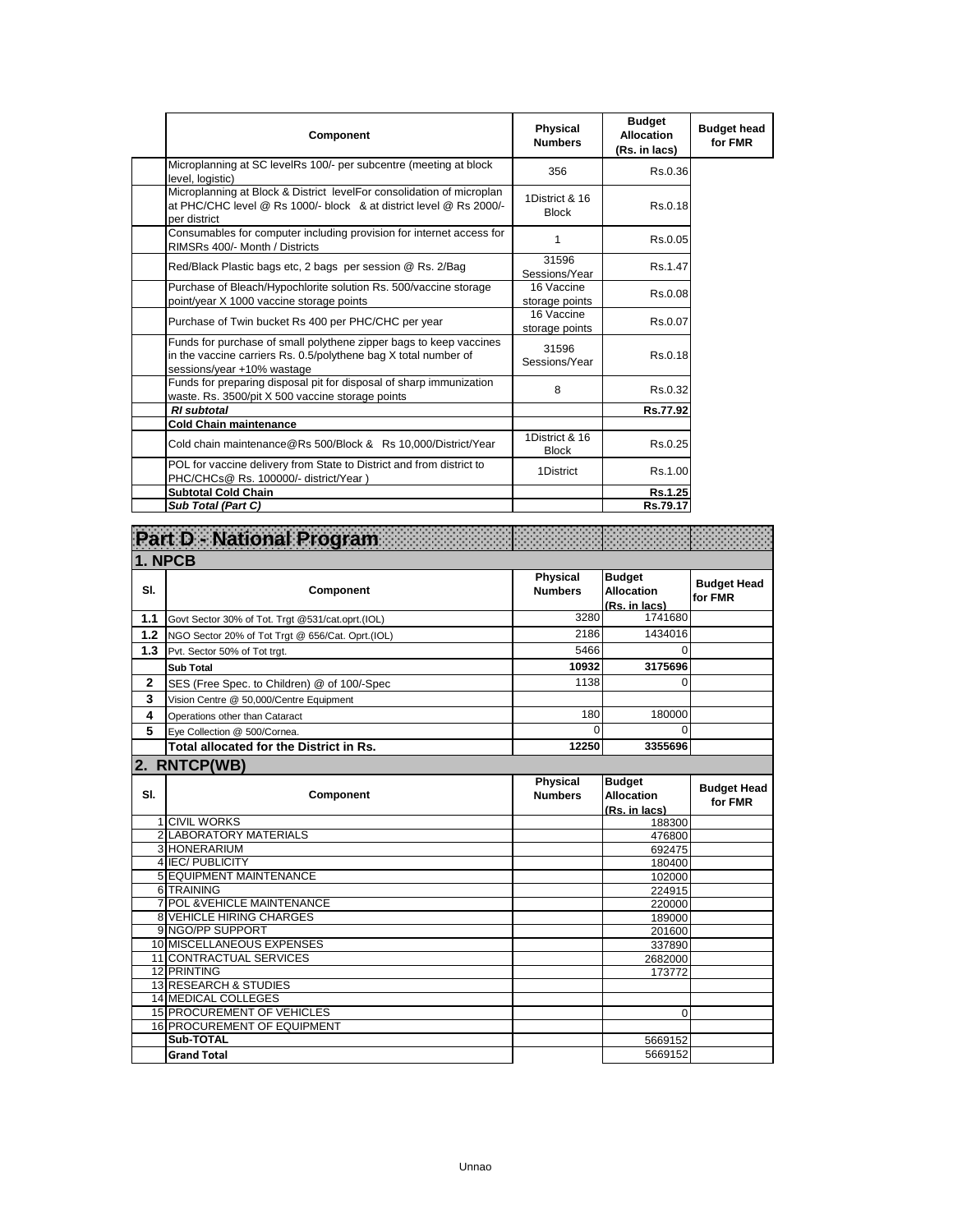|         | Component                                                                                     | Physical<br><b>Numbers</b>        | <b>Budget</b><br><b>Allocation</b><br>(Rs. in lacs) | <b>Budget head</b><br>for FMR |
|---------|-----------------------------------------------------------------------------------------------|-----------------------------------|-----------------------------------------------------|-------------------------------|
| 3. NLEP |                                                                                               |                                   |                                                     |                               |
|         | Activities                                                                                    | <b>Physical</b><br><b>Targets</b> | <b>Financial</b>                                    |                               |
|         |                                                                                               |                                   | <b>Allocation</b>                                   |                               |
| 1       | <b>Contractual Services- Driver</b>                                                           |                                   |                                                     |                               |
|         | Remuneration @ Rs. 7,000/= P.M.                                                               | 2                                 | 168000                                              |                               |
|         | Sub total                                                                                     |                                   | 168000                                              |                               |
|         | 2 Office Maintenance                                                                          |                                   |                                                     |                               |
|         | Telephone/Fax/Internet @ Rs. 15,000/= P.A.                                                    |                                   | 15000                                               |                               |
|         | Office Operation & Maintenance @ Rs. 18,000/= P.A.                                            |                                   | 18000                                               |                               |
|         | Consum-ables Stationery @ Rs. 24,000 P.A.<br>Maintenance of Office Equipment & Furniture etc. |                                   | 24000                                               |                               |
|         | Sub total                                                                                     |                                   | 15000<br>72000                                      |                               |
| 3       | Mobility-                                                                                     |                                   |                                                     |                               |
|         | Vehicle operation / hiring of 1 Vehicle @ Rs 75000 P.A.                                       |                                   | 75000                                               |                               |
|         | Sub total                                                                                     |                                   | 75000                                               |                               |
|         | 4 Training                                                                                    |                                   |                                                     |                               |
|         | 4 Days' Training of newly recruited Medical Officers @ Rs 28,000 per<br>batch of 30 trainees  | 24                                | 22400                                               |                               |
|         | 3 Days' Training of newly recruited Health Workers @ Rs 24,000 per<br>batch of 30 trainees    | $\Omega$                          | 0                                                   |                               |
|         | 2 Days' Refresher Training of Medical Officers @ Rs 16,000 per<br>batch of 30 trainees        | 60                                |                                                     |                               |
|         | 2 Days' Refresher Training of Health Workers @ Rs 16,000 per<br>batch of 30 trainees          | 90                                | 80000                                               |                               |
|         | Sub total                                                                                     |                                   | 102400                                              |                               |
|         | 5 Procurement                                                                                 |                                   |                                                     |                               |
|         | Supportive medicines and other items for patients @ Rs39 per patient<br>under treatment       |                                   | 13000                                               |                               |
|         | Splints, Crutches, Items for Deformity Patients Rs. 15/= per patient<br>under treatment       |                                   | 5000                                                |                               |
|         | Patient Welfare Rs. 26/= per patient under treatment                                          |                                   | 8600                                                |                               |
|         | Printing of forms @ Rs. 39/= per patient under treatment                                      |                                   | 13000                                               |                               |
|         | Sub total                                                                                     |                                   | 39600                                               |                               |
|         | 6 IEC Activities                                                                              |                                   |                                                     |                               |
|         | Rallies @ Rs. 5,000/= each                                                                    | $\overline{2}$                    | 10000                                               |                               |
|         | School Quiz @ Rs. 1000/= each                                                                 | 10                                | 10000                                               |                               |
|         | IPC workshops of ASHA @ Rs. 5000/= each                                                       | 2                                 | 10000                                               |                               |
|         | Health Mela in local festivals, Melas etc. @ Rs. 5,000/= each                                 |                                   | 5000                                                |                               |
|         | Sub total                                                                                     |                                   | 35000                                               |                               |
|         | 7 Urban Leprosy Project                                                                       |                                   |                                                     |                               |
|         | <b>Supportive Medicines</b>                                                                   |                                   | 9000                                                |                               |
|         | Monitoring & Supervision<br>MDT delivery & follow-up services                                 |                                   | 6000<br>11300                                       |                               |
|         | Sub total                                                                                     |                                   | 26300                                               |                               |
|         | 8 Incentive to Ashas                                                                          |                                   | 37000                                               |                               |
|         | 9 Review Meetings                                                                             |                                   | 18000                                               |                               |
|         | 10 Disability Prevention & Medical Rehabilitation                                             |                                   |                                                     |                               |
|         | Screening Camp for selection of RCS patients                                                  |                                   | 10000                                               |                               |
|         | Screening Camp - miscellaneous expenses                                                       |                                   | 10000                                               |                               |
|         | Screening Camp- Self Care Kits & patient Welfare items                                        |                                   | 10000                                               |                               |
|         | Sub total                                                                                     |                                   | 30000                                               |                               |
|         | 11 Cash Assistance                                                                            |                                   |                                                     |                               |
|         | Cash assistance- POL for Vehicle                                                              |                                   | 30000                                               |                               |
|         | Cash assistance- TA DA for Leprosy Staff                                                      |                                   | 80000                                               |                               |
|         | Sub total                                                                                     |                                   | 110000                                              |                               |
|         | <b>Grand Total</b>                                                                            |                                   | 713300                                              |                               |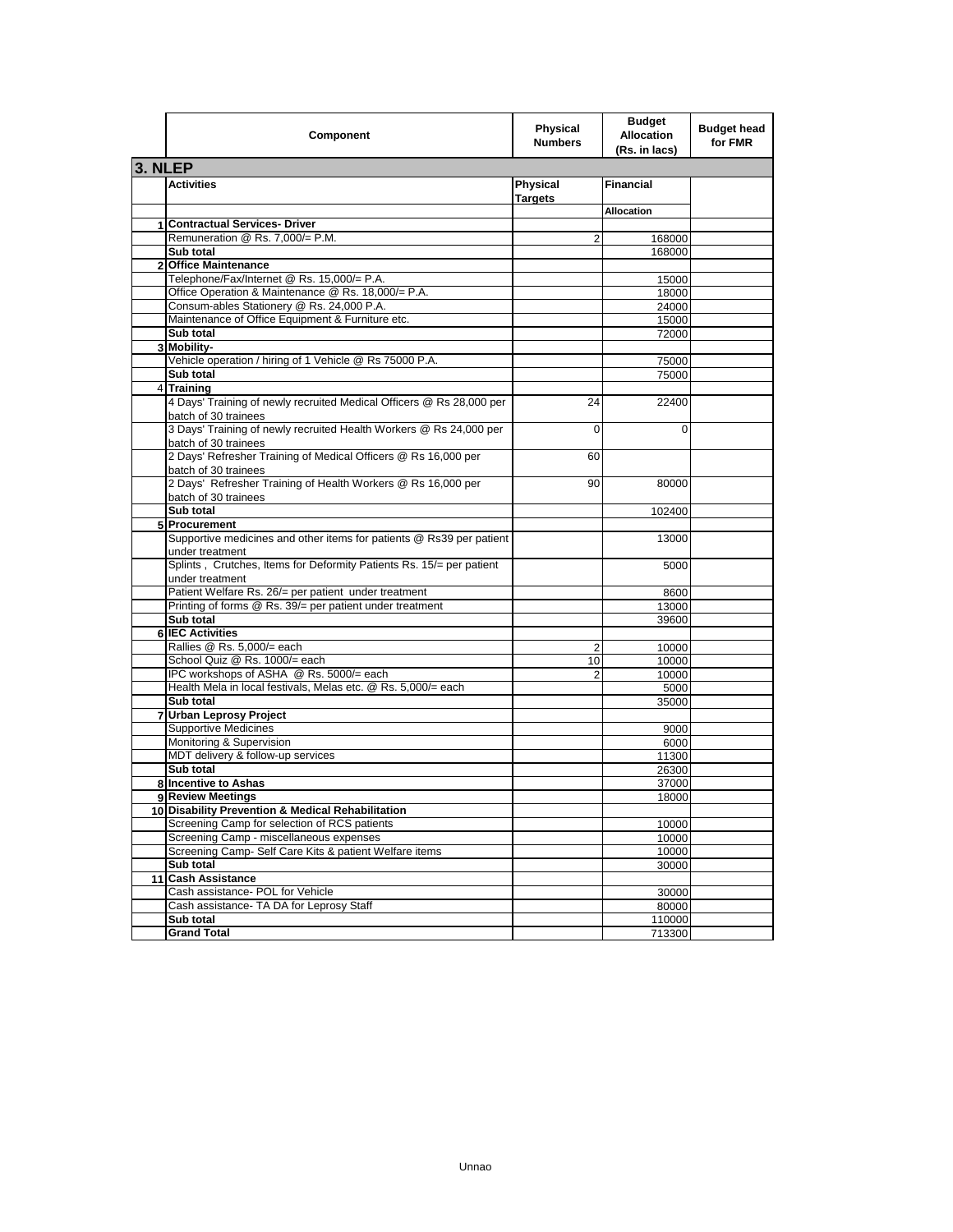|            | Component                                                                              | <b>Physical</b><br><b>Numbers</b> | <b>Budget</b><br><b>Allocation</b><br>(Rs. in lacs) | <b>Budget head</b><br>for FMR |  |
|------------|----------------------------------------------------------------------------------------|-----------------------------------|-----------------------------------------------------|-------------------------------|--|
|            | <b>4. NVBDCP</b>                                                                       |                                   |                                                     |                               |  |
| Sl.<br>No. | <b>Activity Proposed</b>                                                               | Physical<br><b>Numbers</b>        | <b>Budget</b><br><b>Allocation (Rs.</b><br>In lacs) | <b>Budget head</b><br>for FMR |  |
|            | 1 DBS (Domestic Budgetary Support)                                                     |                                   |                                                     |                               |  |
|            | 1.1 Malaria                                                                            |                                   |                                                     |                               |  |
|            | Incentive to ASHA                                                                      |                                   |                                                     |                               |  |
|            | Training                                                                               |                                   |                                                     |                               |  |
|            | Monitoring & Supervision                                                               |                                   | 45000                                               |                               |  |
|            | BCC/IEC Anti Malaria Month                                                             |                                   | 20000                                               |                               |  |
|            | Malaria: Total                                                                         |                                   | 65000                                               |                               |  |
|            | 1.2 Elimination of Lymphatic Filarisis                                                 |                                   |                                                     |                               |  |
|            | Training of MO's                                                                       |                                   | 41586                                               |                               |  |
|            | Training of Paramedical / Supervisor                                                   |                                   | 124758                                              |                               |  |
|            | Night Survey                                                                           |                                   | 47000                                               |                               |  |
|            | POL/Mobility                                                                           |                                   | 62000                                               |                               |  |
|            | Training of drug Disrtibuters                                                          |                                   | 246696                                              |                               |  |
|            | Honorarium of drug distributers                                                        |                                   | 688693                                              |                               |  |
|            | Honorrium of Supervisors                                                               |                                   | 80511                                               |                               |  |
|            | Morbity Management                                                                     |                                   | 55000                                               |                               |  |
|            | Inter Sectoral Conver. & social mobilization in Ly. Filariasis from<br>malaria BCC/IEC |                                   | 180000                                              |                               |  |
|            | Filaria: Total                                                                         |                                   | 1526244                                             |                               |  |
|            | 1.3 Dengue/ Chikungunya                                                                |                                   |                                                     |                               |  |
|            | Apex Referral Lab                                                                      |                                   |                                                     |                               |  |
|            | sentinel surveillance Hospital                                                         |                                   |                                                     |                               |  |
|            | Epidemic Preparedness & rapid response                                                 |                                   |                                                     |                               |  |
|            | Training Workshop                                                                      |                                   |                                                     |                               |  |
|            | Dengue/ Chikungunya from malaria BCC/IEC                                               |                                   |                                                     |                               |  |
|            | Dengue/ Chikungunya: Total                                                             |                                   | 0                                                   |                               |  |
|            | $1.4$ AES/JE                                                                           |                                   |                                                     |                               |  |
|            | Strengthing of Surveillance Treatment facilities                                       |                                   | 20000                                               |                               |  |
|            | Strengthing of Surveillance diagnosis JE lab facilities                                |                                   | 0                                                   |                               |  |
|            | Capacity building / Traiging                                                           |                                   | $\mathbf 0$                                         |                               |  |
|            | monitoring and Supervision                                                             |                                   | 15000                                               |                               |  |
|            | Communi. Awareness in JE/AES from Malaria BCC/IEC                                      |                                   |                                                     |                               |  |
|            | AES/JE: Total                                                                          |                                   | 35000                                               |                               |  |
|            | 2 Kala-azar                                                                            |                                   |                                                     |                               |  |
|            | Kalazar Survey                                                                         |                                   |                                                     |                               |  |
|            | Kalazar Fortnight Campain                                                              |                                   |                                                     |                               |  |
|            | IEC/BCC                                                                                |                                   |                                                     |                               |  |
|            | Labour Charges                                                                         |                                   |                                                     |                               |  |
|            | Total Kala-azar                                                                        |                                   | $\mathbf 0$                                         |                               |  |